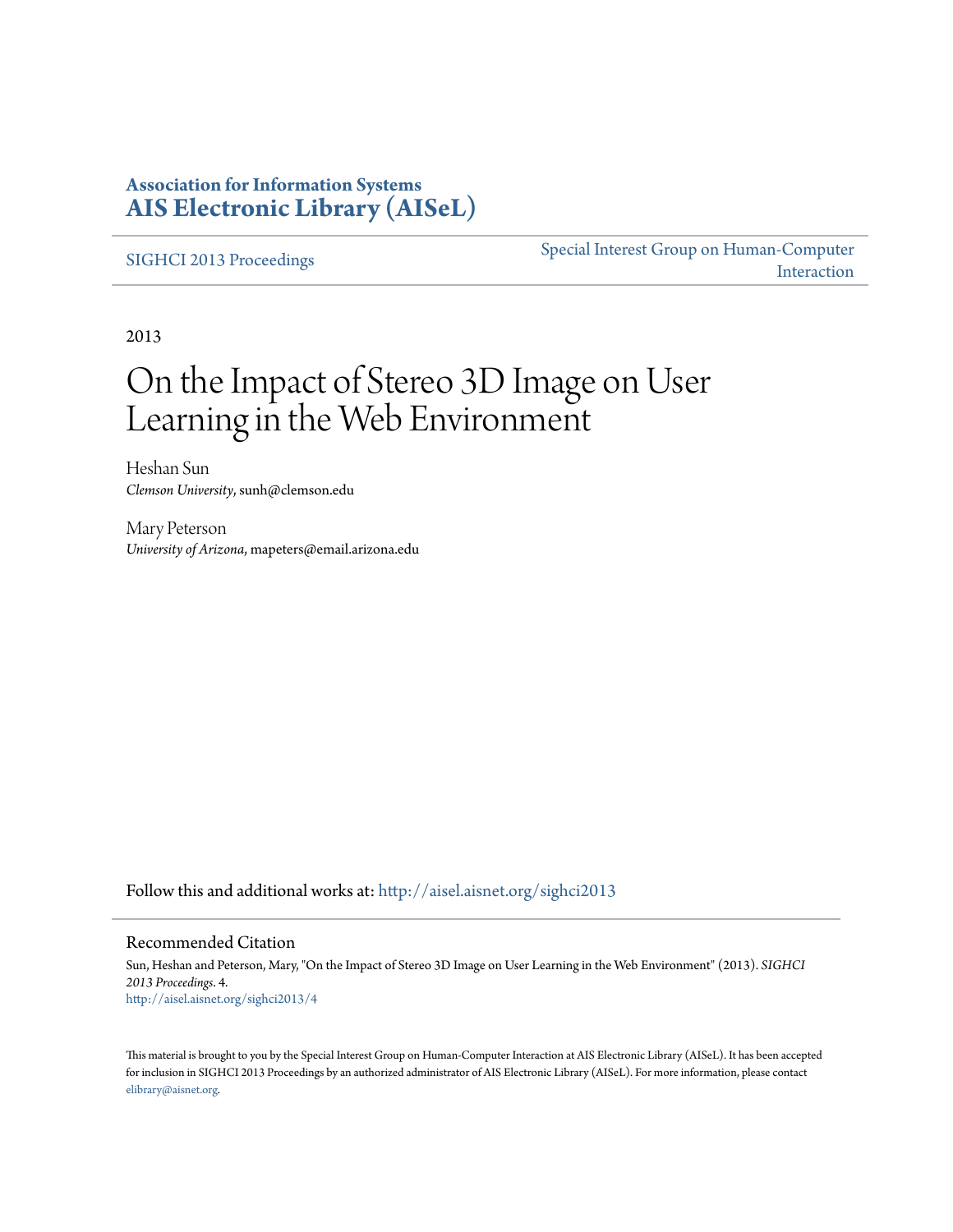# **On the Impact of Stereo 3D Image on User Learning in the Web Environment**

**Heshan Sun** Clemson University sunh@clemson.edu

#### **ABSTRACT**

Recent technological breakthroughs have cultivated a Web3D movement. It is safe to say we will see more and more stereo 3D images on websites. This research investigates how stereo 3D can be employed on websites to influence user learning. A set of theory-driven hypotheses were developed to compare websites with embedded stereo 3D and websites with either static 2D images or virtual realities in terms of user comprehension, user control in learning, and user adoption of the website. Controlled experiments were conducted to test the hypotheses. The results show that stereo 3D can reduce learning effort and induce positive user attitude. At the same time, it can also reduce users' perceived control. While answering some fundamental research questions, this research also reveals that more investigation is needed regarding the use of stereo 3D on websites.

#### **Keywords**

Stereo 3D, virtual reality, learning, user technology acceptance.

#### **INTRODUCTION**

Recent technological breakthroughs in software, hardware and cyber-infrastructure have made it possible to display stereo 3D effects on websites. This research aims to contribute to this ongoing Web3D movement by investigating the relationship between stereo 3D and user learning. This research investigates two questions:

- **1. Does Web-based stereo 3D influence user learning of information presented on the website?**
- **2. Does Web-based stereo 3D influence user adoption of the website?**

It is important for information systems (IS) research to address these questions because the answers can inform future applications of stereo 3D technology.

To approach these research questions, we compare stereo 3D with two widely utilized presentation formats - static 2D images (2D) and virtual reality (VR) displays - on an education site. Stereo 3D, 2D and VR employ different depth cues (Table 1). Stereo 3D provides a stronger illusion of depth than either a 2D static image or a VR, display because of the addition of stereoscopic depth cues. More depth cues may enable a better understanding of the spatial relations represented in the image.

### **Mary A. Peterson**

University of Arizona mapeters@email.arizona.edu

|                      | 2D                                          | <b>Virtual Reality</b>                   | <b>Stereo 3D</b>                                           |
|----------------------|---------------------------------------------|------------------------------------------|------------------------------------------------------------|
| <b>Depth</b><br>Cues | Weak                                        | <b>Medium</b>                            | <b>Strong</b>                                              |
|                      | Only stationary<br>monocular<br>depth cues. | Monocular and<br>movement-based<br>cues. | Binocular disparity<br>depth cue, but no<br>movement cues. |

#### **Table 1. Stereo 3D, 2D, and Virtual Reality**

We examine how websites using these three types of presentation formats influence user learning and how users adopt these websites. A website was created for this research. The website provides an educational experience: users learn about computer hardware on this site. The three presentation formats are embedded in the website, which is 2D in nature. For the stereo format, the website is a hybrid in which the stereo 3D images are displayed in the manipulation of a 2D website. In order to view the stereo 3D images, the viewer must wear stereo glasses.

#### **THEORETICAL FOUNDATION**

#### **Multimedia Learning Theory**

Learning is essentially a cognitive activity. This research refers to the multimedia learning theory (MLT, Mayer 2009; Sweller et al. 1998) to understand how stereo 3D works in the cognitive system to influence user learning. MLT has several messages useful for this research. First, a useful design should facilitate user comprehension so that the user can learn as much as possible. Second, a good design should make learning easy by reducing the cognitive efforts associated with learning. Third, a good design should give the learner more control over the information they receive.

In addition to the influence of stereo 3D images on learning, another important question is user adoption of website with stereo 3D images, given that it is a new innovation and user adoption of it remains unclear.

#### **HYPOTHESES**

Following MLT and Dillon and Gabbard's (1998) research, this research develops hypotheses with regard to the influence of stereo 3D on comprehension, learning control, and user adoption.

#### **Hypotheses about Comprehension**

In this research, comprehension is defined as the knowledge gained from the presentation format; it covers both *learning efforts* and *learning outcomes*.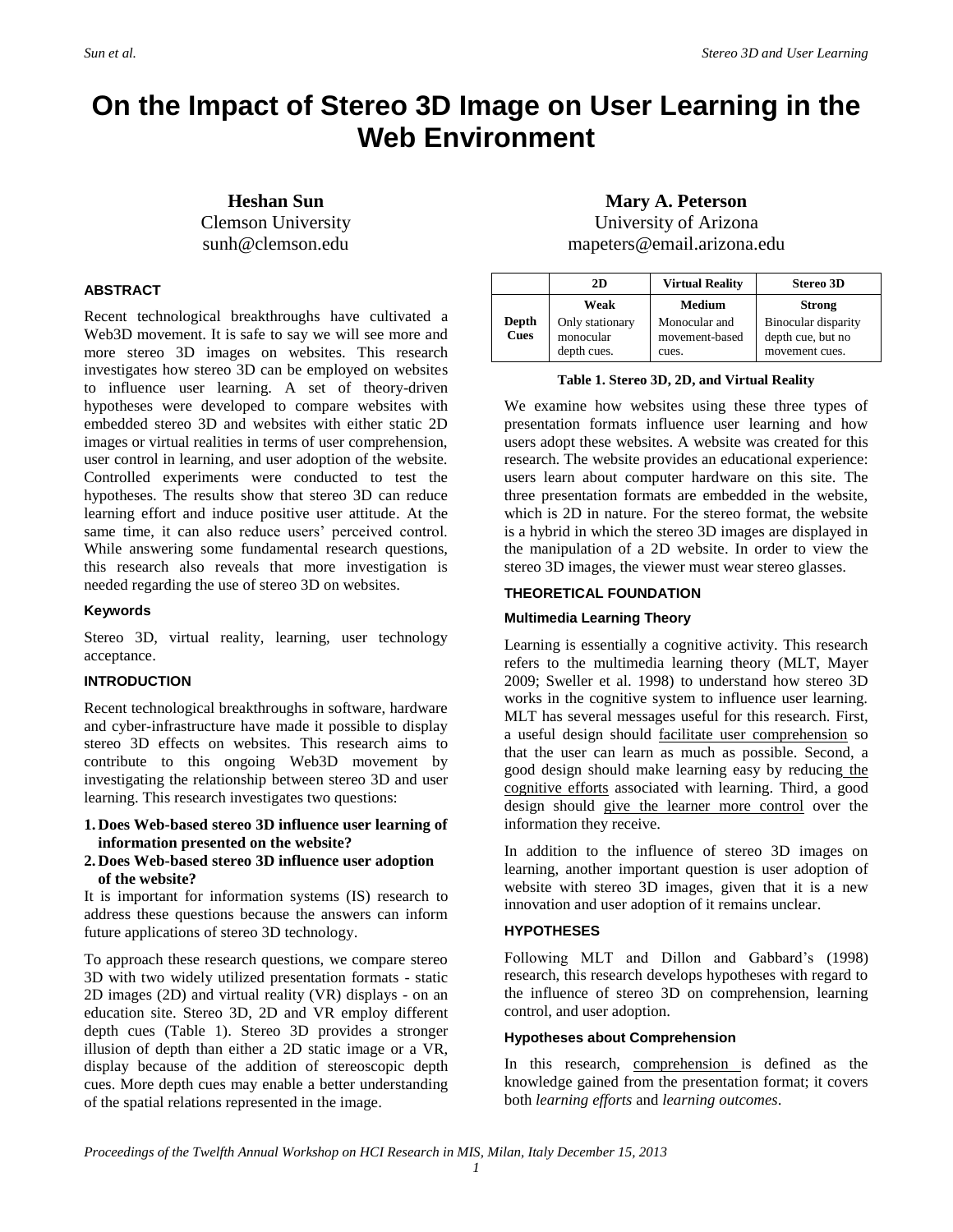This research posits that stereo 3D reduces learning efforts, defined as the cognitive resources associated with learning (Jiang et al. 2007). The rationale is that the human visual system is adept at recognizing and processing stereo inputs. After all, we see things in 3D on a daily basis (Sun et al. 1996). Previous research has suggested that properly deployed 3D cues consistent with the heuristics of object search can be easily recognized and processed by the human visual system and consequently do not necessarily increase cognitive load (Enns et al. 1990; Enns et al. 1991; Sun et al. 1996; von Grünau et al. 1994). Therefore, when provided appropriately, stereo 3D images can effectively represent nonverbal information and help form mental representations of objects.

#### **H1: Compared to 2D or VR displays, stereo 3D displays reduce Learning Efforts.**

The second aspect of comprehension is learning outcomes This research studies two factors related to learning outcomes: actual knowledge gained and perceived website diagnosticity (PWD), as suggested by prior research (Jiang et al. 2007). Actual knowledge refers to the extent to which the user actually understands the subject matter. Perceived website diagnosticity (PWD), is defined as the degree to which the user perceives the website aid him/her in understanding the subject of interest. Jiang and Benbasat (2007) showed that PWD has a direct effect on user's intention to use the website beyond the influence of actual knowledge.

This study hypothesizes that including stereo 3D on a website can enhance both actual knowledge and PWD, compared with websites using static 2D and virtual reality displays. Stereo 3D renders more information at once. Compared to 2D, stereo 3D is a richer presentation, providing more depth cues (Kumar et al. 2004). For instance, Kuman and Benbasat (2004) showed that viewer performance was better on a variety of tasks illustrated by 3D graphs rather than 2D graphs. This somewhat confirms the usefulness of three-dimensionality. Adding another depth cue in the form of stereo 3D is expected to produce yet better performance. Second, stereo 3D provides better spatial relationship. Thus, stereo 3D images free extraneous cognitive load — which may otherwise be needed to clarify the ambiguity of depth cues — for meaningful learning.

#### **H2: Compared to 2D or VR displays, users rate stereo 3D higher in Actual Knowledge.**

#### **H3: Compared to 2D or VR displays, users rate stereo 3D displays higher in Perceived Website Diagnosticity.**

#### **Hypotheses about User Control**

In the online learning context, we define user control in learning (hereafter "user control"), as the degree to which a user perceives that he/she has control over the *details* and *pace* of information delivery on a website (Dillon et al. 1998; Landow 1992; Landow et al. 1991).

Guided by this definition of user control, this study identifies two factors, which represent the detail and pace of information delivery. The first factor is perceived active control, defined as a user's perceived ability to choose information and guide an interaction (Jiang et al. 2010; Lowry et al. 2006). It concerns a user's control over the *details* of information delivery.

Stereo 3D is argued to *reduce* user control compared to VR and 2D displays. Stereo 3D has weakness of occlusion, meaning that the data in front hides the data represented at the back (Kumar et al. 2004). VR displays, on the other hand, enable the user to manipulate the image via keyboard and mouse control ―e.g. to move, rotate, and zoom in and out the image to see the hidden information and thus also to overcome the occlusion problem (Jiang et al. 2005; Kumar et al. 2004). For stereo 3D displays the added perceived depth may give viewers the impression that the data are hidden in layers and cannot be seen, reducing their perceived control over what information they can see in both VR and 2D displays.

#### **H4: Compared to 2D or VR displays, stereo 3D displays will be rated lower in Perceived Active Control.**

The second factor of user control is perceived navigability, defined as the degree to which navigating a website is free of effort (Salisbury et al. 2001; Wells et al. 2011). Perceived navigability represents the *pace* of information delivery. It is essentially a mental model (i.e., the organization of knowledge about how a system works or operates), regarding how to find and examine data (Webster et al. 2006). When a person perceives a website to be easy to navigate, he/she is likely to find and examine the data on the website at a desired pace.

Stereo 3D may reduce perceived navigability on a hybrid website such as ours that includes both 2D and 3D information because the user has to employ different navigational mental models in 2D and 3D. This may give them a sense of disorientation (Webster et al. 2006) and reduce their ability to navigate through the website, i.e., perceived navigability.

#### **H5: Compared to 2D or VR, stereo 3D will be rated lower in Perceived Navigability.**

#### **Hypotheses about User Adoption of Stereo 3D Website**

To conceptualize user adoption of the website, we refer to users' attitude toward the website and their intention to use it, two factors that have been used in prior research as major indicators of user adoption (Davis 1989).

This research posits that stereo 3D can enhance user attitude toward and intention to use the website through increasing multimedia vividness. Compared to 2D and virtual realities, stereo 3D can amplify the vividness of the website. It provides binocular disparity information and thus makes best use of the visual channel, increasing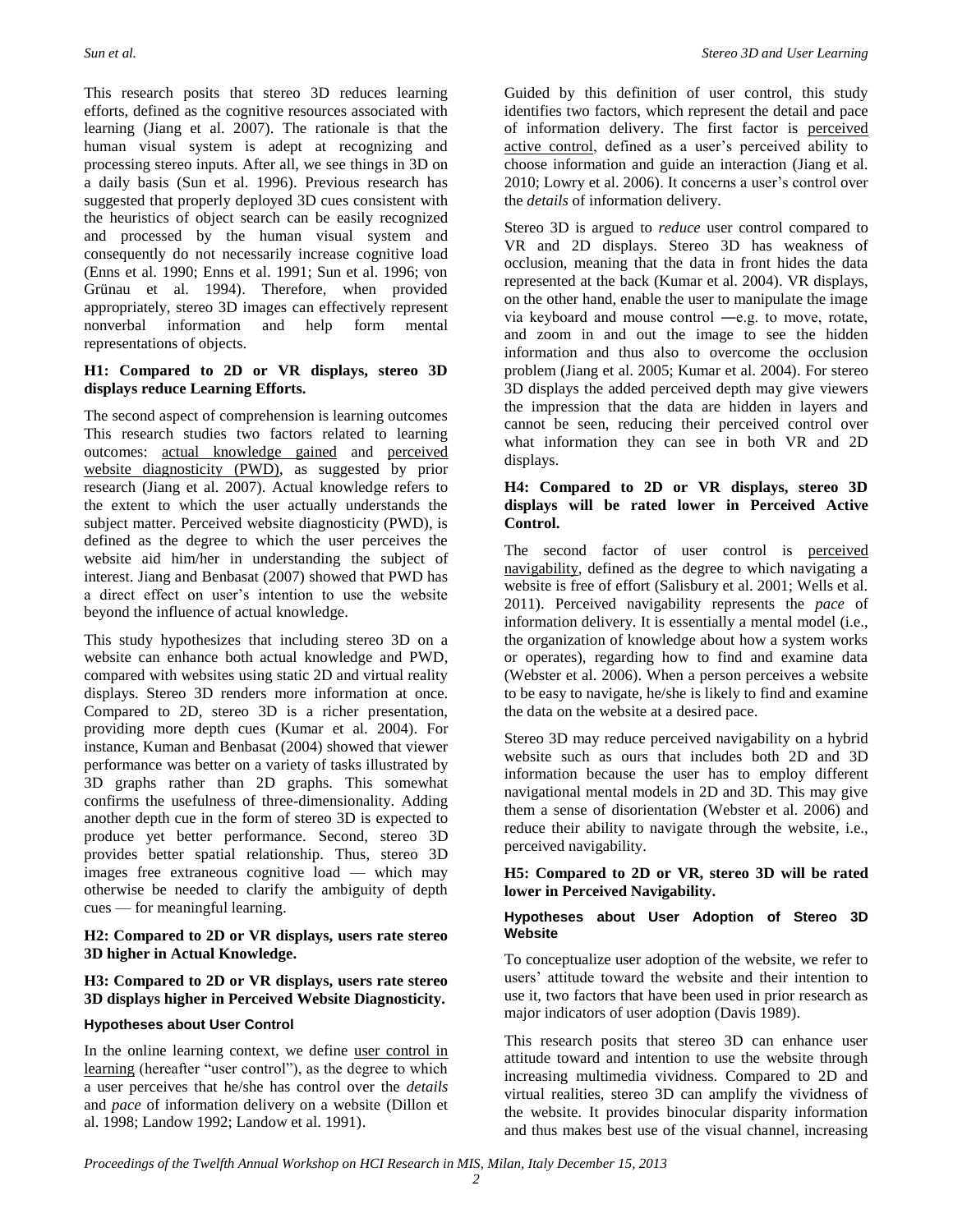the breadth of the website. Stereo 3D increases the depth depicted by the website by enriching the details of the spatial relationships presented in the image, enhancing multimedia vividness. Such vividness rendered by stereo 3D can give the viewer a sense of "being there" (e.g., telepresence), and accordingly can create compelling experiences for the viewers (Hess et al. 2009; Nah et al. 2011; Qiu et al. 2005), which is crucial for user attitude and intention to use the website.

**H6: Users will have a more positive attitude toward learning with the website with stereo 3D displays.**

#### **H7: Users will have stronger intention to use the website with stereo 3D displays.**

#### **RESEARCH METHODOLOGY**

An experiment was conducted to test the hypotheses. The experiment included three groups, representing the three presentation formats. Subjects were randomly assigned to one of the three groups. Participants were informed that their task was to learn about six computer hardware components in preparation for an exam. For each group, the experiment website had a typical design with a title and a menu on the left side. The menu included links to six hardware components. When the subject clicked a link, information about the corresponding hardware appeared on the right side of the screen, including a short textual description of that hardware. Below the text was a 2D static image, a virtual reality image, or a stereo 3D image for the three groups.

#### **Experimental Procedure**

The experimental procedure included several steps. The experiment started with a warm-up exercise of stereo 3D. This was followed by the real learning session: subjects interacted with the website to complete the learning task. When the subject felt he/she had learned enough, he/she could click the "Exam" on the website to proceed to an exam. The exam included nine questions about the computer hardware images displayed earlier. A survey was administered following the exam. Incentives of course credits were offered to all students.

#### **Measures**

Appendix A lists the measures. Objective data were used to measure learning efforts such as Browsing Time (mean time spent browsing each page of computer hardware), Page Loads (number of times the six pages of computer hardware were loaded), and Exam Time (time spent on the exam). Exam scores (the number of correct answers) were used to measure Actual Knowledge, consistent with prior research that used recall performance as a measure of comprehension (Blanco et al. 2010; Hong 2004). Surveys were used to measure user perceptions, attitudes, and intentions.

#### **Participants**

Participants were students from a major university in the southwest of the United States. They were recruited from an undergraduate entry-level psychology class. Participants are all younger than 25 years old. Most are still in college and were female students. Subjects were randomly assigned to the three groups. ANOVA analyses indicated that the three groups were not significantly different from each other in age  $(p=0.366)$ , gender  $(p=0.609)$ , and education level ( $p=0.346$ ).

#### **DATA ANALYSIS AND RESULTS**

ANOVA analyses were conducted to test the hypotheses. Table 2 summarizes the results of data analysis. Significant differences were observed in PageLoads between stereo 3D and 2D (sig.<0.05) and ExamTime  $(sig. <0.05)$ , partially supporting Hypothesis 1, but there were no differences in Browsing Time. Neither Actual Knowledge nor PWD differed significantly across the three groups. Thus, neither Hypothesis 2 nor 3 was supported. Hypotheses 4 and 5 stipulated that stereo 3D displays would be rated lower in perceived active control and perceived navigability. Both hypotheses were partially supported. Stereo 3D group had a significantly lower perceived active control than VR (sig.  $< 0.1^1$ ), but not 2D. It also had a significantly lower perceive navigability than 2D (sig.  $< 0.05$ ) but not VR. As for user adoption of website using stereo 3D, results showed that users were significantly more positive toward stereo 3D than toward 2D (sig. <  $0.05$ ) and VR (sig. <  $0.1$ ), supporting hypothesis 6. Nevertheless, people do not necessarily have a stronger intention to use stereo 3D websites than the other websites; thus hypothesis 7 was not supported.

|                                    | <b>Hypothesis</b>                                | Confirmed?                       |
|------------------------------------|--------------------------------------------------|----------------------------------|
|                                    | Reducing<br>H1:<br>learning<br>efforts           | Yes (partially<br>supported)     |
| 3D<br>Stereo<br>→<br>Comprehension | H <sub>2</sub> : Increasing actual<br>knowledge  | NO.                              |
|                                    | H <sub>3</sub> : Increasing PWD                  | NO.                              |
| 3D<br>Stereo                       | H4: Lower active control                         | Yes (partially<br>supported)     |
| Learner Control                    | H <sub>5</sub> : Lower perceived<br>navigability | (partially)<br>Yes<br>supported) |
| Stereo 3D                          | H <sub>6</sub> : More positive attitude          | Yes                              |
| Adoption                           | H7: Stronger intention to use                    | No                               |

**Table 2. Summary of Hypothesis Testing**

 $\overline{a}$ 

 $1$  Given the exploratory nature of this research, we use a loose criterion for significance level. A p value between 0.05 and 0.10 is considered an indication of marginal significance.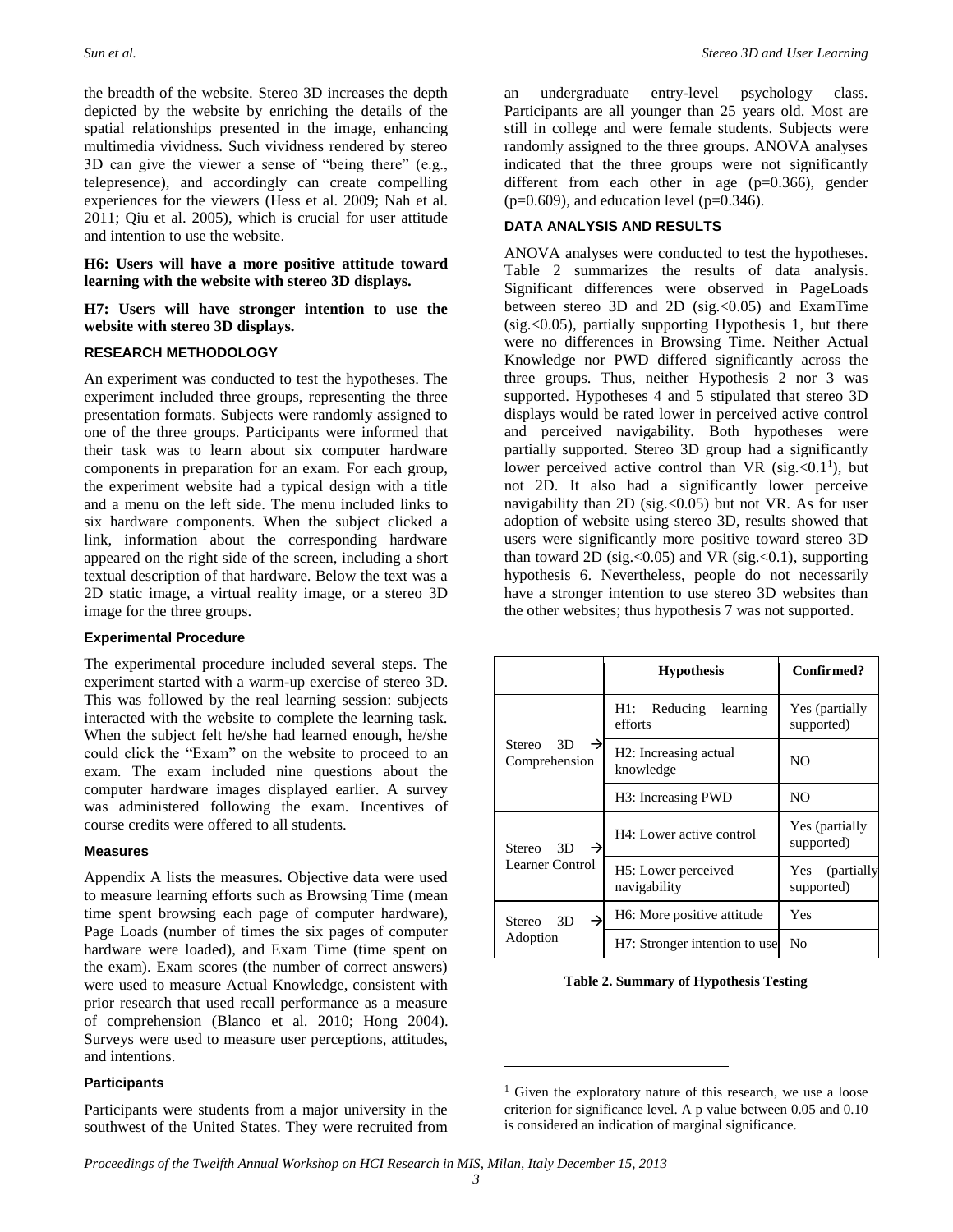#### **DISCUSSION**

#### **Major Findings**

This research yields several interesting findings. First, stereo 3D can influence comprehension by reducing learning efforts. Second, users have a significantly more positive attitude toward websites that have stereo 3D displays than either those with static 2D displays or VR displays. Stereo 3D also reduced users' perceived active control and the perceived navigability of the website. Nevertheless, these factors did not reduce comprehension.

One interesting finding is that all three groups learned the same amount of Actual Knowledge. First, this is encouraging given that subjects in the stereo 3D group reported they had lower control and navigability over the website. Second, this may indicate that learners tend to be "satisficers." This is consistent with existing findings that students often take a passive learning approach and are thus satisficers (Hadar 2011). It is worth noting that learners may be maximizers in some circumstances, e.g., in business decision-making or in online shopping.

#### **Limitation**

A major limitation of this research is that we did not measure tele-presence, flow, and vividness that may explain the process through which stereo 3D influences user adoption. As mentioned earlier, these factors may clarify the mechanisms through which stereo 3D influences user adoption of the website. It could be a promising topic for future research.

#### **Contributions**

This research conceptualizes learning efforts and user control in learning. Having been referred to in prior research, they have not yet been systematically conceptualized. In addition, we developed a framework to study the influence of presentation formats on user learning based on MLT and Dillon and Gabbard's (1998) work. We hope this research can open a new area of research on stereo 3D, which has great potential in transforming learning, training, and e-commerce.

#### **Research Implications**

Stereo 3D in the Web environment represents a wideopen field for IS research. By investigating two fundamental research questions, this research shows that stereo 3D can reduce learning efforts and that people like stereo 3D. These two major findings, together with the finding that stereo 3D is accompanied with user control problems, necessitate further research in this promising yet under-studied area.

#### **Practical Implications**

This research has two encouraging messages to practitioners. First, stereo 3D has the potential to influence learning by reducing learning efforts. Second, users like stereo 3D. The results of this research show that people have a positive attitude toward websites using stereo 3D.

#### **ACKNOWLEDGMENTS**

Mary A. Peterson acknowledges the support of NSF BCS 096052. This research is partially supported by a grant from the Confluence Center, University of Arizona. Part of this project was conducted when the first author visited the Information Systems Department, School of Computing, National University of Singapore.

#### **APPENDIX A: MEASURES**

**Learning efforts** (Self-developed):

LE1. BrowsingTime (time spent on the six pages of computer hardware, in seconds)

LE2. PageLoads (how many times the six pages of computer hardware were loaded)

LE3. ExamTime (time spent on completing the exam, in seconds)

**Actual knowledge** (adapted from Jiang et al. 2007): The number of correct answers in the exam (0 to 9)

**Perceived website diagnosticity** (adapted from Jiang et al. 2007):

PWD1. HardwareOne is helpful for me to learn computer hardware.

PWD2. HardwareOne is helpful in familiarizing me with computer hardware.

PWD3. HardwareOne is helpful for me to understand how computer hardware functions.

**Prior knowledge** (adapted from Jiang et al. 2007): Are you familiar with computer hardware? (1, very unfamiliar, 4 neutral, 7 very familiar)

**Perceived active control** (adapted from Jiang et al. 2010):

PAC1. I felt that I had a lot of control over my visiting experiences at HardwareOne.

PAC2. While I was on HardwareOne, I could choose freely what I wanted to see.

PAC3. While surfing HardwareOne, I had control over what I can do on the site.

PAC4. While surfing HardwareOne, my actions decided the kind of experiences I get.

**Perceived navigability** (Salisbury et al. 2001; Wells et al. 2011)

PNV1. Navigating HardwareOne is easy for me.

PNV2. I find that my interaction with HardwareOne is clear and understandable.

PNV3. It is easy for me to become skillful at navigating the pages of HardwareOne.

**Attitude** (adapted from Davis 1989):

ATT1. I like learning on HardwareOne

ATT2. Learning on HardwareOne is a good idea.

ATT3. Learning on HardwareOne is appealing.

**Intention to use** (adapted from Davis 1989):

INT1. If HardwareOne is available online, I plan to use it for learning.

INT2. If HardwareOne is available online, I intend to use it for my future learning.

INT3. If HardwareOne is available online, it is very likely that I will use it in the near future.